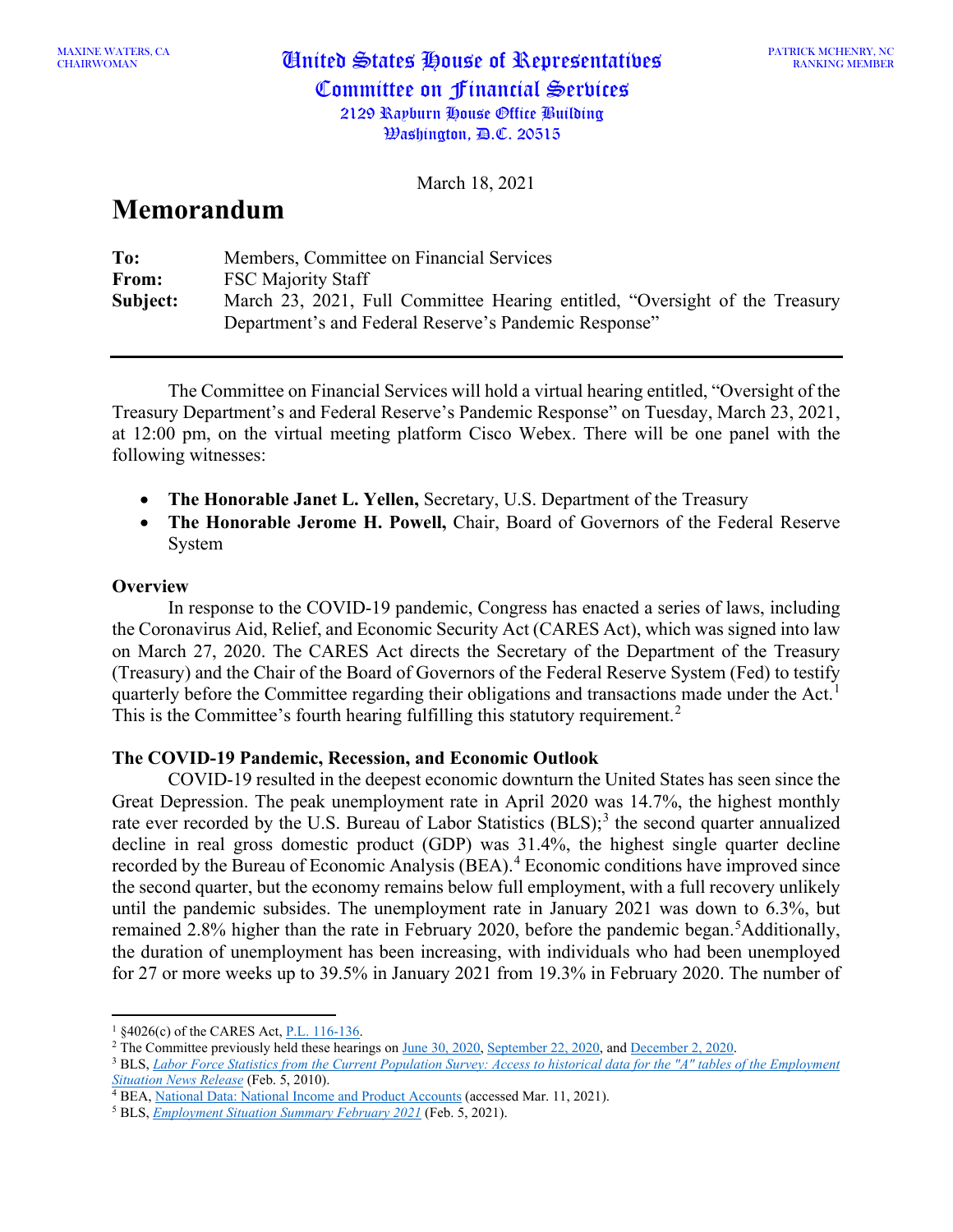individuals not in the labor force stands at 7 million as of January 2021, which is 1.9 million individuals higher compared to February 2020.<sup>[6](#page-1-0)</sup> In total, real GDP fell by 3.5% in 2020.<sup>[7](#page-1-1)</sup> While much uncertainty still exists in the economy, policies enacted since the beginning of the pandemic have had a positive effect on the economy in the short term. For example, analysis from BEA supports the view that federal pandemic response programs were beneficial to many individuals and the economic situation in the short term. [8](#page-1-2) However, there remain major concerns about the pandemic's long-term impact on financial stability and lasting damage to the labor market, sometimes referred to as "scarring."

According to a recent analysis, "employment among low-wage workers remains 14 percent below pre-pandemic levels and is trending down again."<sup>[9](#page-1-3)</sup> Job loss among communities of color has been especially acute, and the unemployment rate for Black and Latinx workers remains elevated, at nearly [10](#page-1-4)% and 8.5% respectively, as of February 2021.<sup>10</sup> Women have disproportionately left the labor market, especially to provide child care during the pandemic, with 2.5 million fewer women in the labor force than there were in February 2020, compared with 1.8 million fewer men, an outcome Secretary Yellen has called "extremely unfair."<sup>[11](#page-1-5)</sup>

Moreover, when Chair Powell was asked in January 2021 about potential long-term economic damage, he expressed concern for the outlook in the tourism and service sectors, and also mentioned worries about "scarring for small businesses, which don't have the kind of resources that you need to get through this."[12](#page-1-6) Minutes from the January meeting of the Federal Open Market Committee (FOMC) show that staff at the Fed "characterized the financial vulnerabilities of the U.S. financial system as notable," citing conditions in the corporate bond and commercial real estate sectors, among other risks.[13](#page-1-7) Data from the Fed also shows that nonfinancial corporate debt grew by over \$1 trillion in 2020, more than doubling its 2019 pace.<sup>[14](#page-1-8)</sup>

#### **Emergency Financial Assistance provided by the Treasury and the Fed**

Congress responded to the onset of the pandemic by authorizing a wide range of emergency relief measures for small businesses, airlines, and other acutely affected industries. Section 4027 of the CARES Act appropriated \$500 billion to the Exchange Stabilization Fund (ESF) for use by the Treasury Secretary, and Section 4003 allocated up to \$46 billion for Treasury to provide direct loans and loan guarantees to passenger air carriers, cargo air carriers, and businesses critical to maintaining national security, and at least \$454 billion for Treasury to support Fed emergency

<span id="page-1-0"></span><sup>6</sup> BLS, *[Labor Force Statistics from the Current Population Survey: Access to historical data for the "A" tables of the Employment](https://www.bls.gov/cps/cpsatabs.htm)  [Situation News Release](https://www.bls.gov/cps/cpsatabs.htm)* (Feb. 5, 2010).

<span id="page-1-1"></span><sup>7</sup> BEA, *[Gross Domestic Product, Fourth Quarter and Year 2020 \(Advance Estimate\)](https://www.bea.gov/sites/default/files/2021-01/gdp4q20_adv.pdf)* (Jan. 28, 2021).

<span id="page-1-2"></span><sup>8</sup> BEA, *[Effects of Selected Federal Pandemic Response Programs on Personal Income, January 2021](https://www.bea.gov/sites/default/files/2021-02/effects-of-selected-federal-pandemic-response-programs-on-personal-income-january-2021.pdf)* (Feb. 26, 2021).; BEA, *[Personal Income and Outlays, January 2021](https://www.bea.gov/news/2021/personal-income-and-outlays-january-2021)* (Feb. 26, 2021).

<span id="page-1-3"></span><sup>9</sup> Jaison R. Abel & Richard Deitz, *[Some Workers Have Been Hit Much Harder than Others by the Pandemic,](https://libertystreeteconomics.newyorkfed.org/2021/02/some-workers-have-been-hit-much-harder-than-others-by-the-pandemic.html)* Federal Reserve Bank of New York (Feb. 9, 2021).<br><sup>10</sup> Joint Economic Committee Democrats, Live Macroeconomic Dashboard (accessed Mar. 11, 2021).

<span id="page-1-4"></span>

<span id="page-1-5"></span><sup>&</sup>lt;sup>11</sup> [Yellen says COVID-19 having 'extremely unfair' impact on women's income, jobs,](https://www.reuters.com/article/us-usa-treasury-yellen-women/yellen-says-covid-19-having-extremely-unfair-impact-on-womens-income-jobs-idUSKBN2B01UP) Reuters (Mar. 8, 2021).

<span id="page-1-6"></span><sup>12</sup> Federal Open Market Committee, *[Transcript of Chair Powell's Press Conference](https://www.federalreserve.gov/mediacenter/files/FOMCpresconf20210127.pdf)* (Jan. 27, 2021).

<span id="page-1-7"></span><sup>13</sup> Federal Open Market Committee, *[Minutes of the Federal Open Market Committee, January 27-28, 2021](https://www.federalreserve.gov/monetarypolicy/files/fomcminutes20210127.pdf)* (Jan. 28, 2021).

<span id="page-1-8"></span><sup>&</sup>lt;sup>14</sup> Board of Governors of the Federal Reserve System, *Financial Accounts of the United States - Z.1* (accessed Mar. 11, 2021).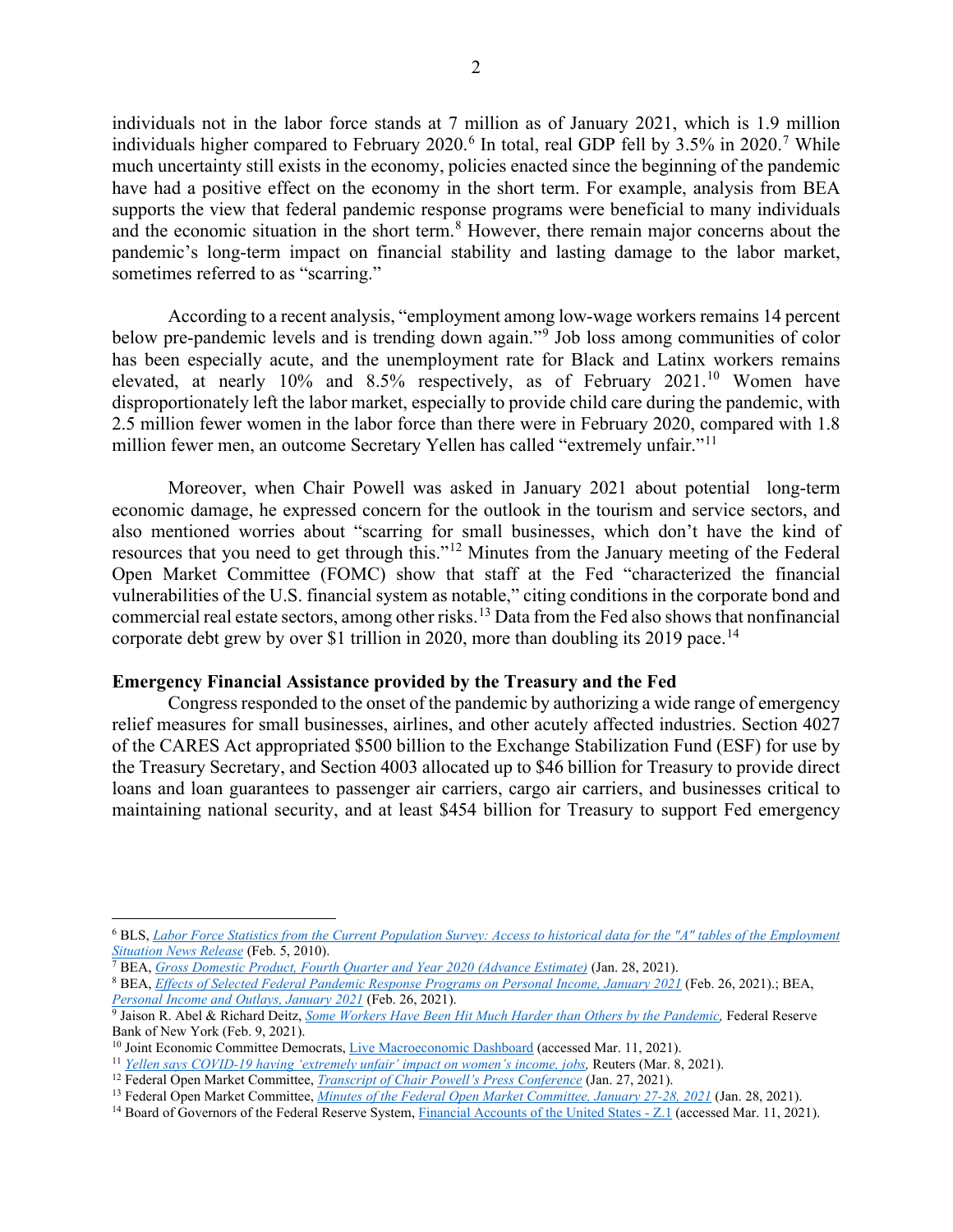lending programs.<sup>[15](#page-2-0)</sup> Treasury approved almost \$22 billion in loans to 35 recipients, including air carriers, ticket agencies, repair stations, and national security businesses.<sup>[16](#page-2-1)</sup>

Operating as "lender of last resort," the Fed created nine emergency facilities under Section 13(3) of the Federal Reserve Act to stabilize various financial markets and serve as a backstop to financing activities typically provided by financial institutions. Seven of these Fed facilities were supported by funds from the Treasury's Exchange Stabilization Fund (ESF),<sup>[17](#page-2-2)</sup> five of which were backed by CARES Act funding appropriated to the ESF, specifically: Primary Market Corporate Credit Facility (PMCCF); Secondary Market Corporate Credit Facility (SMCCF); Term Asset-Backed Securities Loan Facility (TALF); Main Street Lending Program (MSLP); and Municipal Liquidity Facility (MLF). These programs expired at the end of 2020 or shortly thereafter. Additionally, the Commercial Paper Funding Facility (CPFF) and Money Market Fund Liquidity Facility (MMLF) are backed by non-CARES Act ESF funds, whereas the Primary Dealer Credit Facility (PDCF) and Paycheck Protection Program Lending Facility (PPPLF) are not backed by ESF funds. The CPFF, MMLF, and PDCF are scheduled to expire at the end of March 2021, while the PPPLF, which provides credit to PPP lenders, is set to expire at the end of June 2021.<sup>[18](#page-2-3)</sup> The Fed had made over \$40 billion in purchases through the MLF, MSLP, SMCCF, and other CARES Act facilities, and are expected to hold those assets to maturity.<sup>[19](#page-2-4)</sup>

Data from the Special Inspector General for Pandemic Response (SIGPR) indicates that roughly \$102 billion in unused emergency lending facility funds were returned from the Fed to Treasury at the end of December [20](#page-2-5)20.<sup>20</sup> In a recent report, the SIGPR indicated that it has opened an inquiry into the legal rationale Secretary Mnuchin used to shut down the facilities, and is also examining whether political interference played a role in certain oil and gas firms receiving MSLP  $loans.<sup>21</sup>$  $loans.<sup>21</sup>$  $loans.<sup>21</sup>$ 

### **Paycheck Protection Program and other CARES Act Programs**

The CARES Act also included direct stimulus payments to individuals and families, referred to as Economic Impact Payments (EIPs), providing \$1,200 per eligible adult and \$500 per eligible child. The law also established the Payroll Support Program (PSP), a Treasury-run program that has provided payroll assistance to airline workers and air carrier contractors. The initial round of PSP provided over \$28 billion to support these workers through September 2019.

Title I of the CARES Act created the Paycheck Protection Program (PPP) administered by the Small Business Administration (SBA) in consultation with Treasury to provide short-term, economic relief to eligible small businesses.<sup>[22](#page-2-7)</sup> PPP loans can be used to cover payroll expenses

- <span id="page-2-1"></span><sup>16</sup> Treasury, *[Loans to Air Carriers, Eligible Businesses, and National Security Businesses](https://home.treasury.gov/policy-issues/cares/preserving-jobs-for-american-industry/loans-to-air-carriers-eligible-businesses-and-national-security-businesses)* (accessed Mar. 18, 2021).
- <span id="page-2-2"></span><sup>17</sup> 12 U.S.C. §343. *See* CRS*, [Federal Reserve: Emergency Lending,](https://www.everycrsreport.com/reports/R44185.html)* (Mar. 27, 2020) (CRS-R44185) (Contains detailed description of the Federal Reserve's emergency lending powers), and CRS, *[The Federal Reserve's Response to COVID-19:](https://crsreports.congress.gov/product/pdf/R/R46411)*

<span id="page-2-0"></span><sup>15</sup> *See* Congressional Research Service (CRS), *[Treasury and Federal Reserve Financial Assistance in Title IV of the CARES Act,](https://crsreports.congress.gov/product/pdf/R/R46329)* (Jan. 6, 2021) (CRS-R46329) (For more information about the provisions of Title IV of the CARES Act).

*[Policy Issues](https://crsreports.congress.gov/product/pdf/R/R46411)* (Feb. 8, 2021) (CRS-R46411) (Contains a full description of these emergency lending facilities and their various purposes).

<span id="page-2-3"></span><sup>18</sup> Fed, *Federal Reserve Board announces it will extend its Paycheck Protection Program Liquidity Facility, or PPPLF, by three months to June 30, 2021* (Mar. 8, 2021).

<span id="page-2-4"></span><sup>19</sup> Fed, *[Coronavirus Disease 2019 \(COVID-19\)](https://www.federalreserve.gov/covid-19.htm)* (accessed Mar. 18, 2021).

<span id="page-2-5"></span><sup>&</sup>lt;sup>20</sup> Office of the SIGPR, *Quarterly Report to the United States Congress*, *(Dec. 31, 2020).* 

<span id="page-2-6"></span><sup>21</sup> Bloomberg, *[Pandemic Watchdog Is Probing Mnuchin, Cruz Roles in Fed Lending](https://www.bloomberg.com/news/articles/2021-02-01/pandemic-watchdog-is-probing-mnuchin-cruz-roles-in-fed-lending)* (Feb. 1, 2021).

<span id="page-2-7"></span><sup>22</sup> *See* CRS, *[COVID-19 Relief Assistance to Small Businesses: Issues and Policy Options](https://www.crs.gov/Reports/R46284)* (Mar. 15, 2021)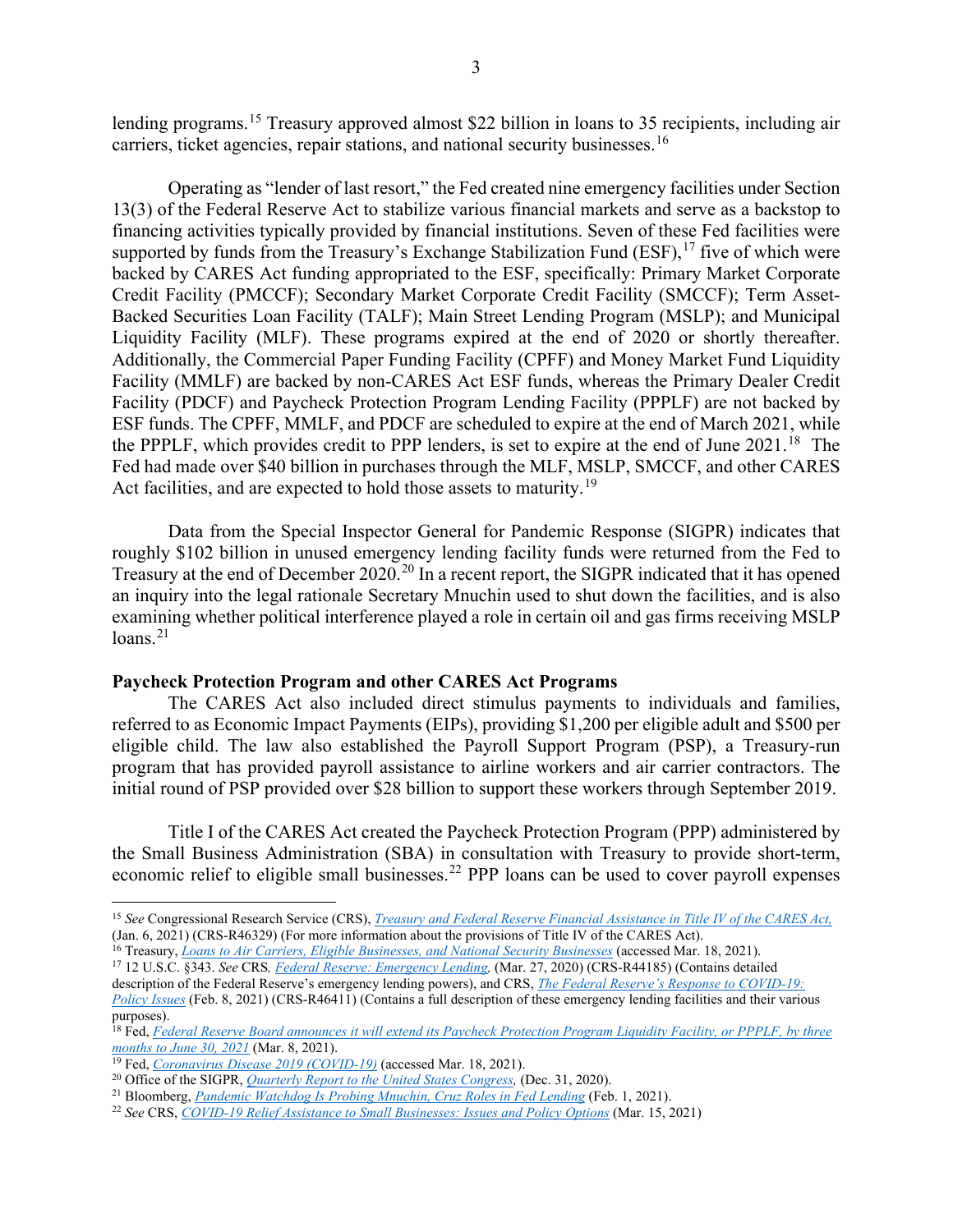and other enumerated operating costs (e.g., rent, utilities), which can be forgiven if the borrower meets certain payroll and employment retention criteria. The initial authorization of \$349 billion for PPP loans was exhausted by April 16, 2020.

#### **Additional Laws Enacted to Respond to the Pandemic**

Congress has subsequently enacted several more laws following the passage of the CARES Act to extend and enhance various CARES Act programs, or otherwise provide additional programs and measures to respond the evolving pandemic. For example, after the PPP was exhausted in April 2020, Congress quickly authorized another \$310 billion for PPP loans and set aside \$60 billion of those funds to be lent by community financial institutions, including minority depository institutions (MDIs) and community development financial institutions (CDFIs), through the Paycheck Protection Program and Health Care Enhancement Act.<sup>[23](#page-3-0)</sup> In June 2020, Congress passed the Paycheck Protection Program Flexibility Act to extend the loan forgiveness period, among other adjustments to PPP.[24](#page-3-1)

#### *2021 Consolidated Appropriations Act*

After the House passed two versions of the Heroes Act on May 15, 2020, and October 1, 2020 while the pandemic persisted, $25$  Congress eventually enacted the 2021 Consolidated Appropriations Act into law on December  $27$ ,  $2020$ .<sup>[26](#page-3-3)</sup> The law supplemented the stimulus and relief provisions in previous COVID-19-related legislation. Among other economic relief, the Consolidated Appropriations Act established an emergency rental assistance program through the Department of the Treasury to provide \$25 billion to help families and individuals pay their rent and utility bills and remain stably housed, while also helping rental property owners of all sizes continue to cover their costs, including the costs of necessary to ensure residents' health and safety. Eligible renters are able to receive assistance with rent and utility payments, unpaid rent or utility bills that have accumulated since the beginning of the coronavirus pandemic, and other housing expenses that were incurred due, directly or indirectly, to the pandemic. Eligible renters would also have access to services, such as case management and tenant-landlord mediation, to help them remain stably housed. A household may receive up to 12 months of assistance but may receive an additional three months of assistance only if it is necessary to ensure the household remain stably housed and funds are available.

Additionally, the Consolidated Appropriations Act extended PSP through March 31, 2021, as well as the Centers for Disease Control and Prevention (CDC) eviction moratorium through January 31, 2021. The statutory eviction moratorium has lapsed, but it has been extended administratively. The Consolidated Appropriations Act also provided a second round of direct economic stimulus payments, or EIPs, of \$600 per eligible adult and qualifying child. Congress extended the PPP through March 31, 2021, increasing the program's authorization amount from \$659 billion to over \$806 billion, and allowing second-draw PPP loans of up to \$2 million.<sup>[27](#page-3-4)</sup> The law also set aside funds for new and smaller small businesses, for borrowers in low- and moderateincome communities, and for community and smaller lenders. The Consolidated Appropriations

<span id="page-3-1"></span><span id="page-3-0"></span><sup>23</sup> [P.L. 116-139;](http://www.congress.gov/cgi-lis/bdquery/R?d116:FLD002:@1(116+139)) also see House Financial Services Committee *[Fact Sheet on the PPP and Health Care Enhancement Act](https://financialservices.house.gov/uploadedfiles/fsc_summary_of_ppp_and_health_care_enhancement_act.pdf)*.  $^{24}$  P.L.  $116-142$ 

<span id="page-3-2"></span><sup>25</sup> *See* House Appropriations Committee, *[House Passes The Heroes Act](https://appropriations.house.gov/news/press-releases/house-passes-heroes-act)* (May 15, 2020) and *[House Passes Updated Heroes Act](https://appropriations.house.gov/news/press-releases/house-passes-updated-heroes-act)* (Oct. 1, 2020), and House Financial Services Committee, *COVID – [19 Resource Center](https://financialservices.house.gov/issues/covid-19-resource-center.htm)* (accessed Mar. 18, 2021).

 $26$  P.L. [116-260.](https://www.congress.gov/bill/116th-congress/house-bill/133/text)

<span id="page-3-4"></span><span id="page-3-3"></span><sup>27</sup> *See* CRS, *[COVID-19 Relief Assistance to Small Businesses: Issues and Policy Options](http://www.crs.gov/Reports/R46284)* (Mar. 15, 2021)